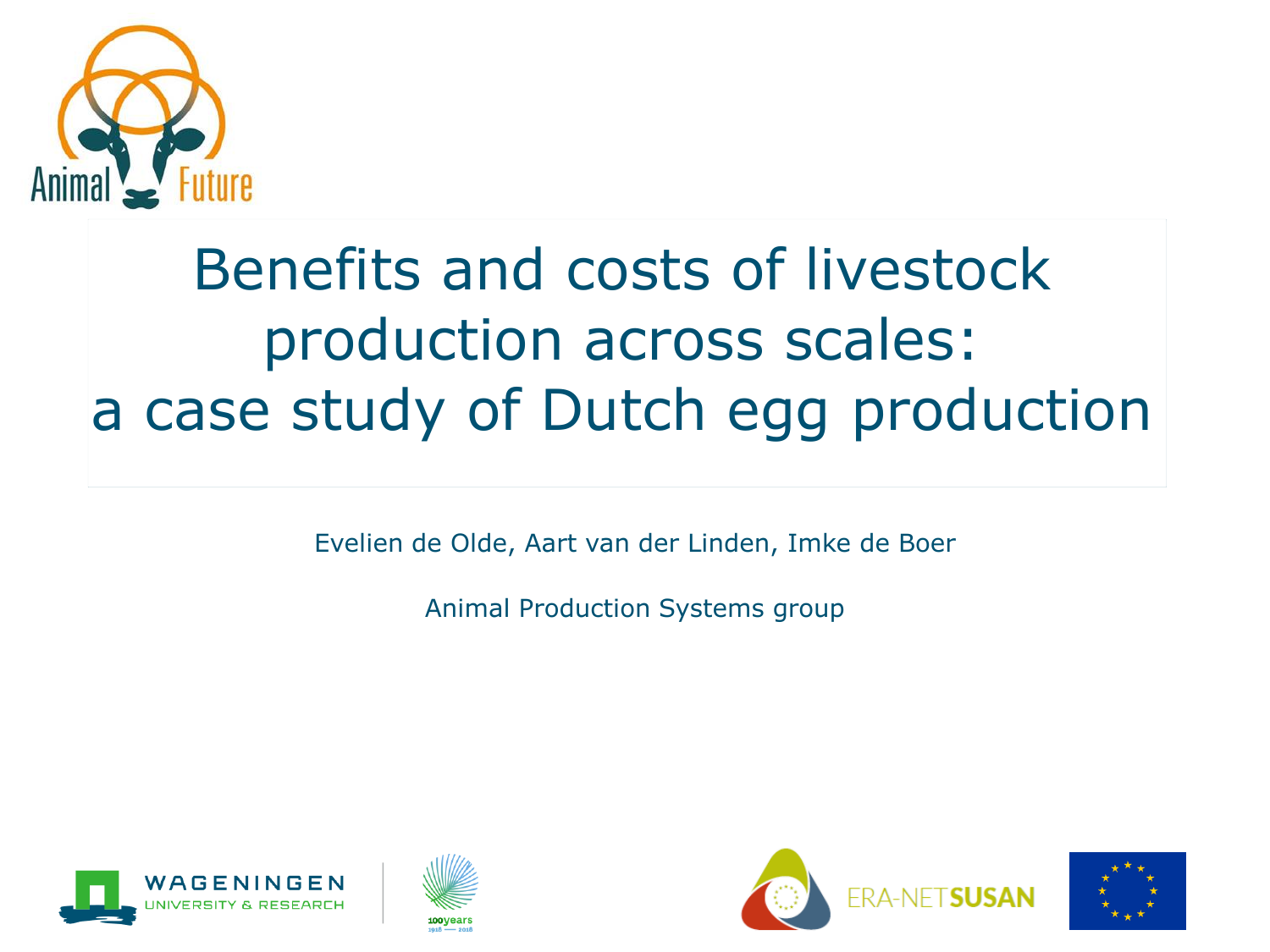

# **Benefits and costs of livestock production**



- Multidimensional consequences of innovations in APS
- **Trade-offs & synergies**





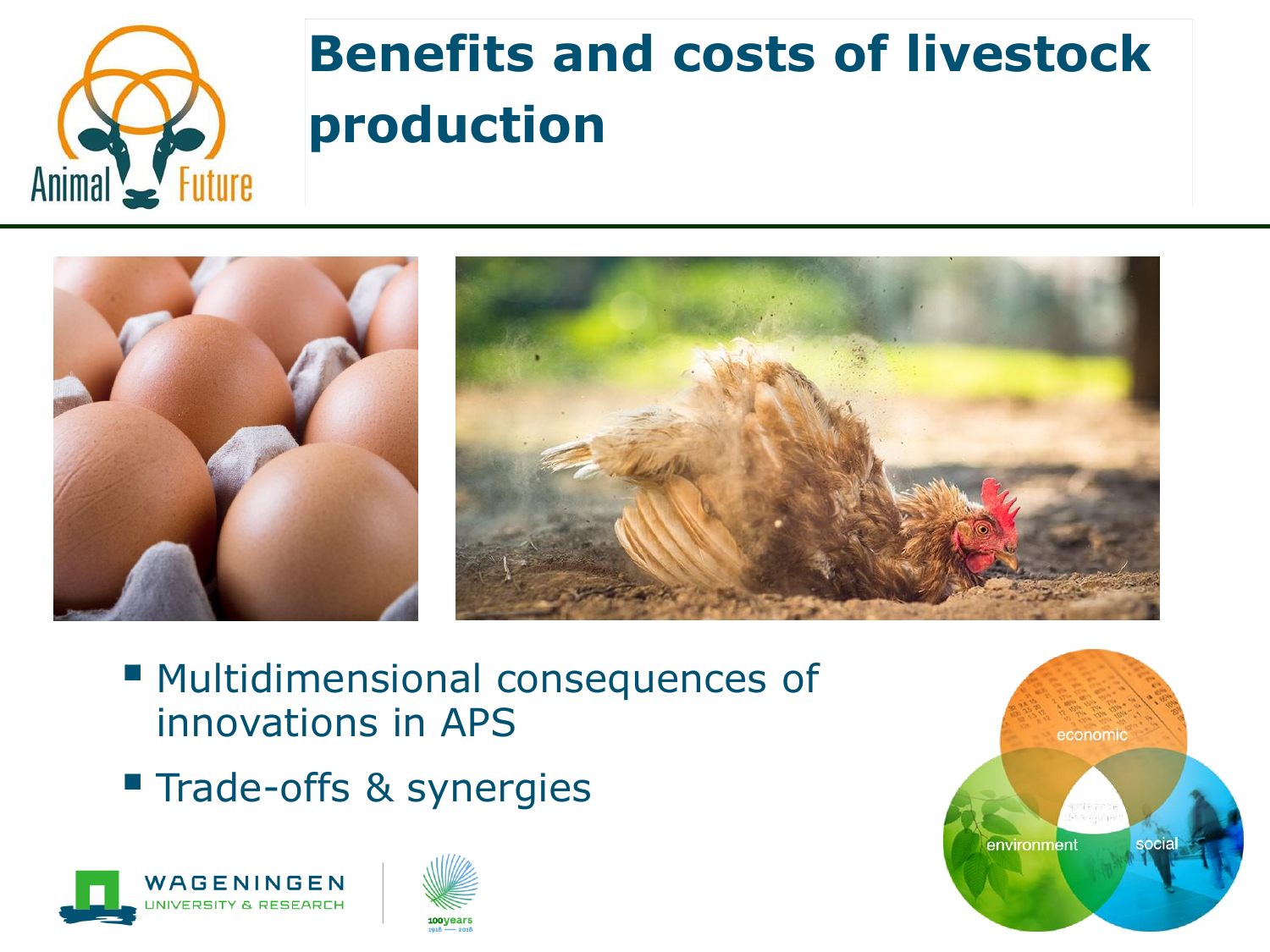



**E** Measure effects of innovations at multiple scales ■ Case studies: benefits & costs (B&C) & innovations



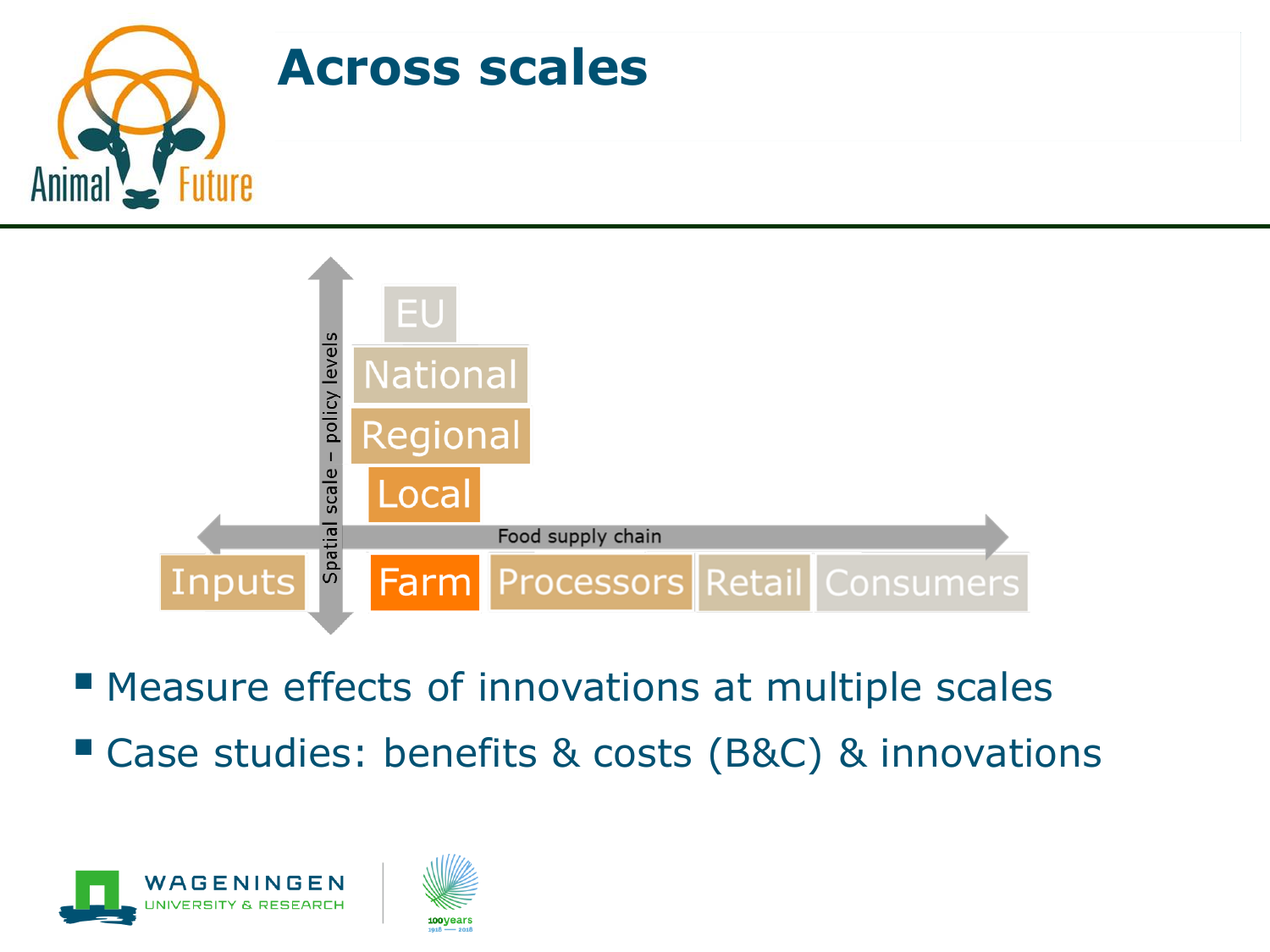

- **Egg production in the Netherlands**
- 24 interviews across scales
- **Transcribed and coded in Atlas.ti**
- **Systematic analysis** 
	- SWOT, B&C, innovations
	- Follow-up survey





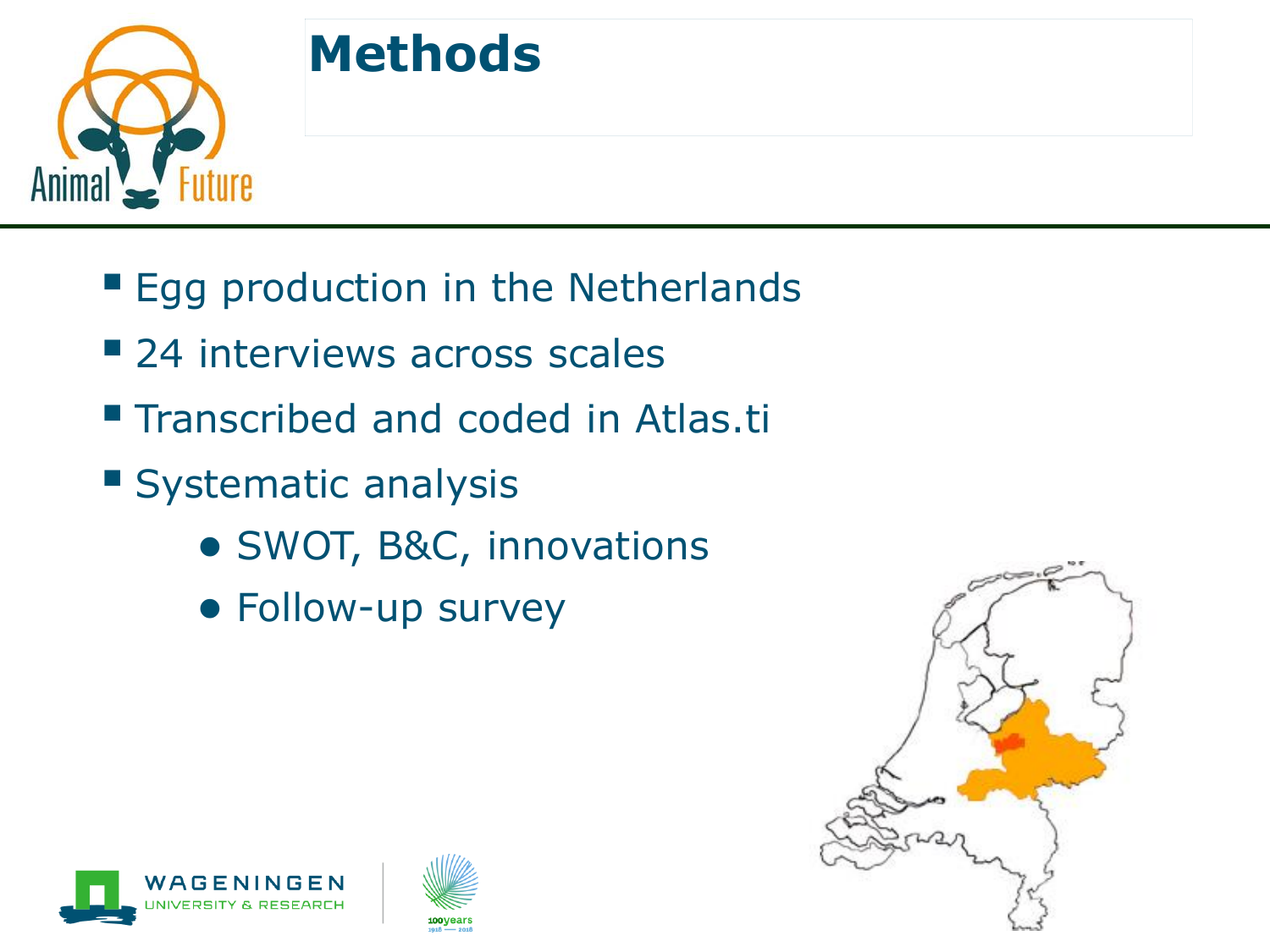

# **Results - SWOT**

### **Strenghts**

- Innovative, skilled farmers
- Frontrunner in animal health, welfare and environment
- High production, quality & safety
- Efficient production & low carbon footprint
- Competitive and market oriented





### **Weaknesses**

- Limited farm income
- Limited integration, everyone for their own gain
- Fragmented, limited market power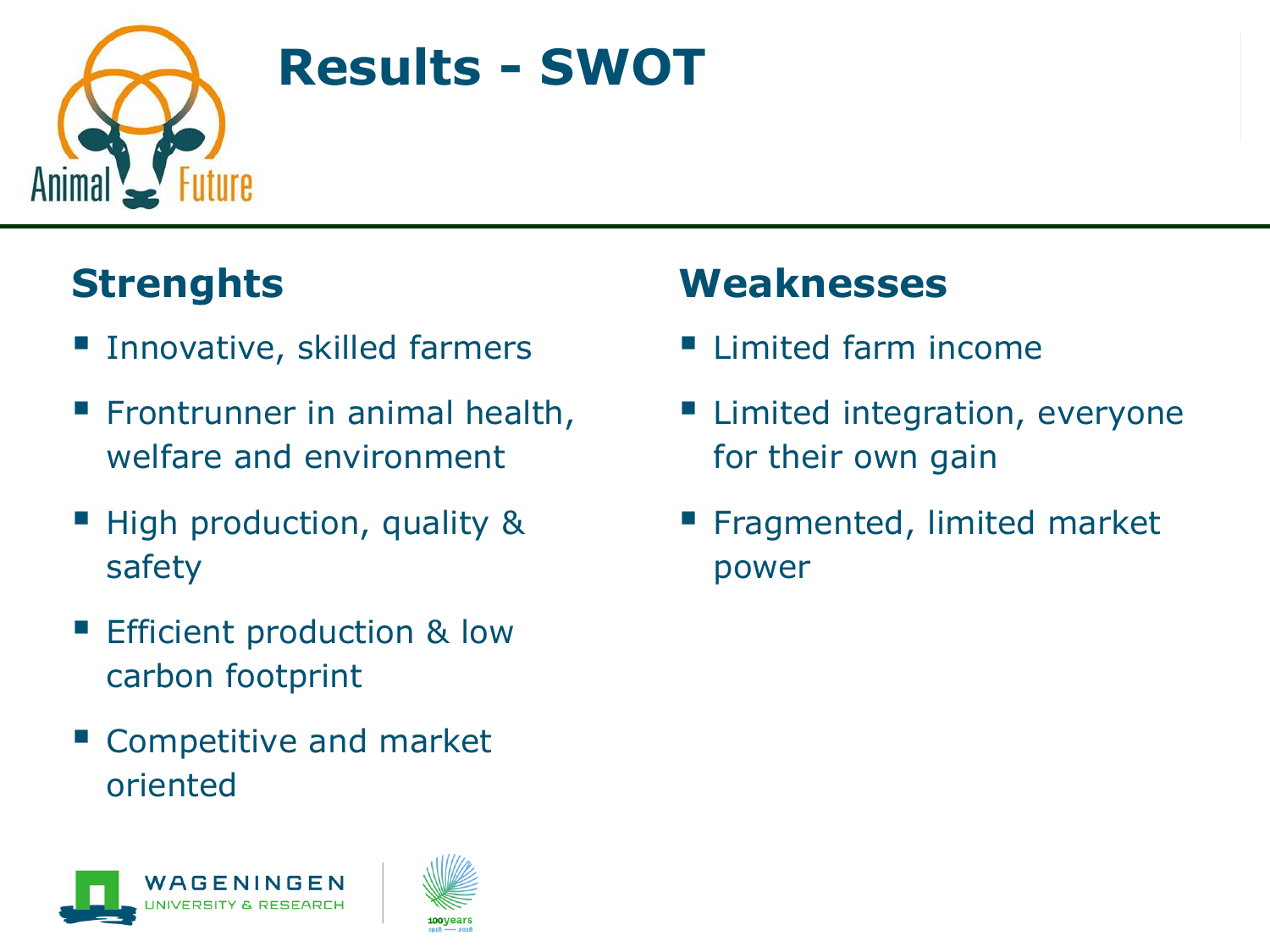

# **Results - SWOT**

### **Opportunities**

- Collaboration in the chain
- Demand for eggs with high standards
- **Development of new** housing concepts
- **Eggs as meat replacement**

### **Threats**

- **E** Avian influenza
- **Exercise International competition** and imports
- Decrease in farms -> investment & knowledge
- Societal protests against (large) farms



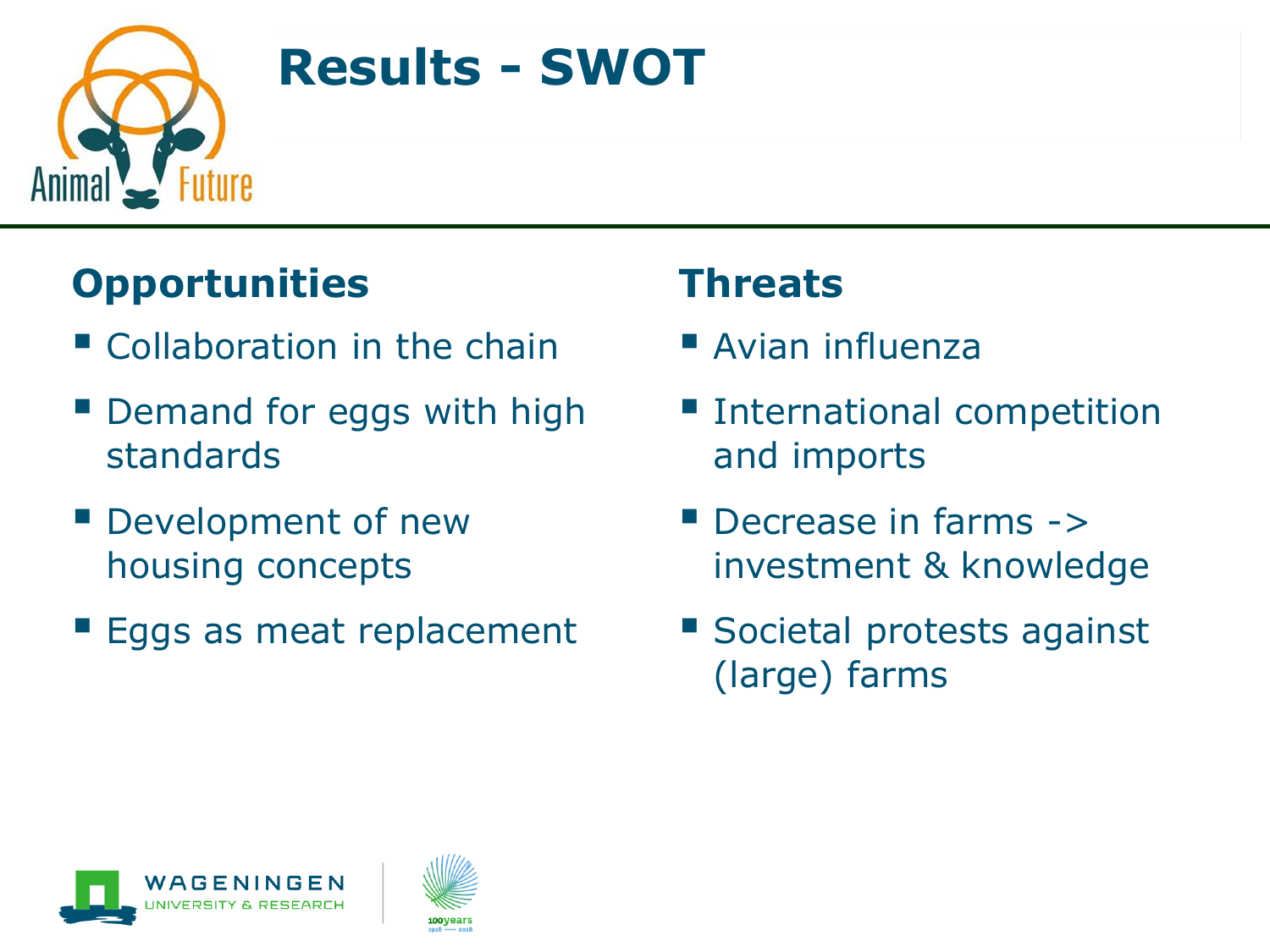

## **Results – B&C**

### **Benefits**

- Employment
- **Food production**
- Export / contribution to NL economy
- **E** Innovation, knowledge and skills

### **Costs**

EU

**National** 

Regional

Food supply chain

Local

Farm

scale - policy levels

Inputs

- Emissions & air quality: particulate matter, endotoxins
- Avian influenza
- **Public health risks (e.g.** pneumonia)

**Processors Retail Consumers**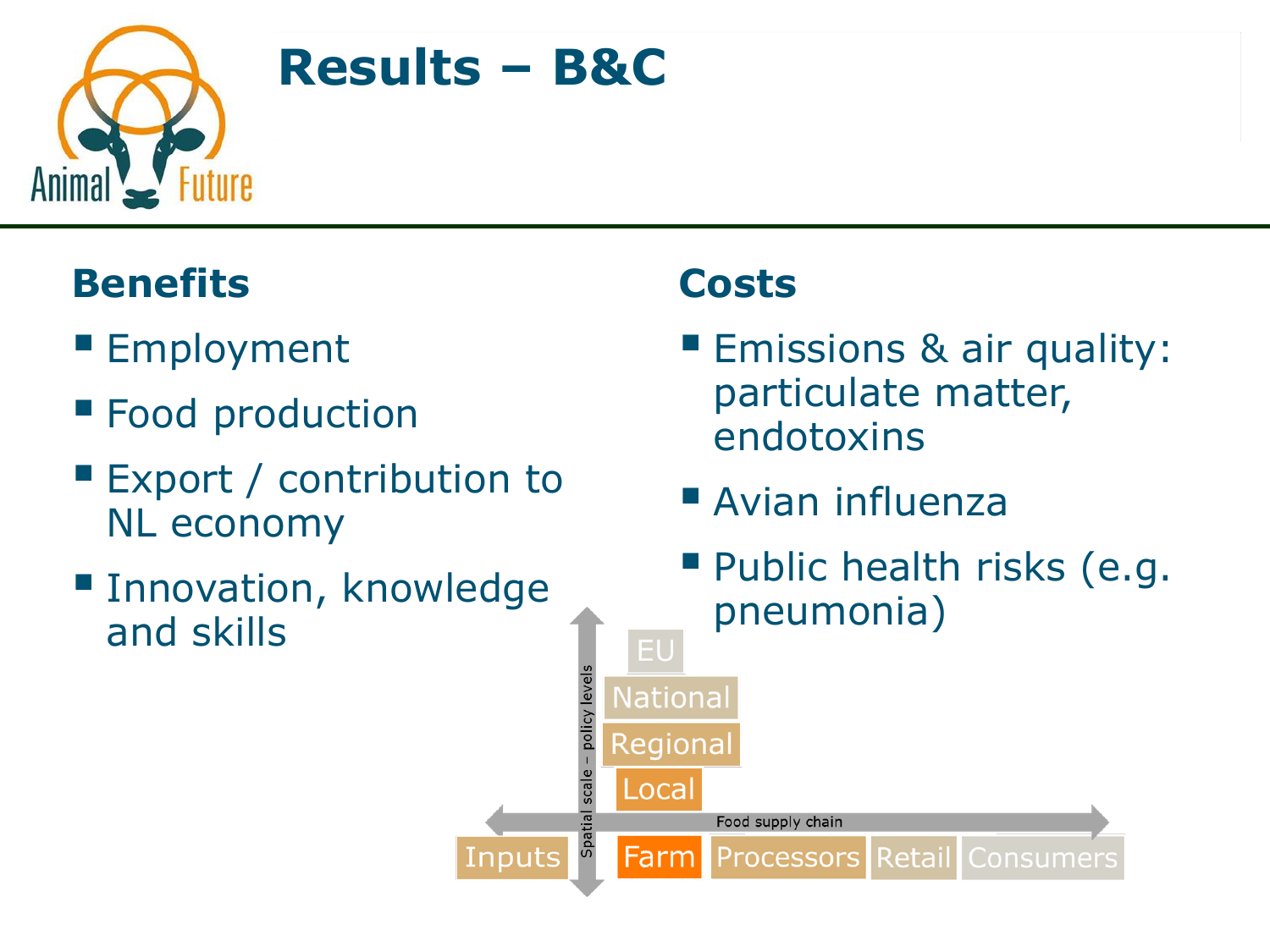

# **Results - innovations**

#### **1. Animal health & welfare:**

• In-ovo selection, poultry red mite, sensors

### **2. Housing systems:**

- Emission reducing techniques, covered outdoor area
- **3. Economy:** 
	- Farm and egg concepts with added value
- **4. Environment:** 
	- Closed cycles (feed manure)
- **5. Organisation:** 
	- New collaborations in the chain





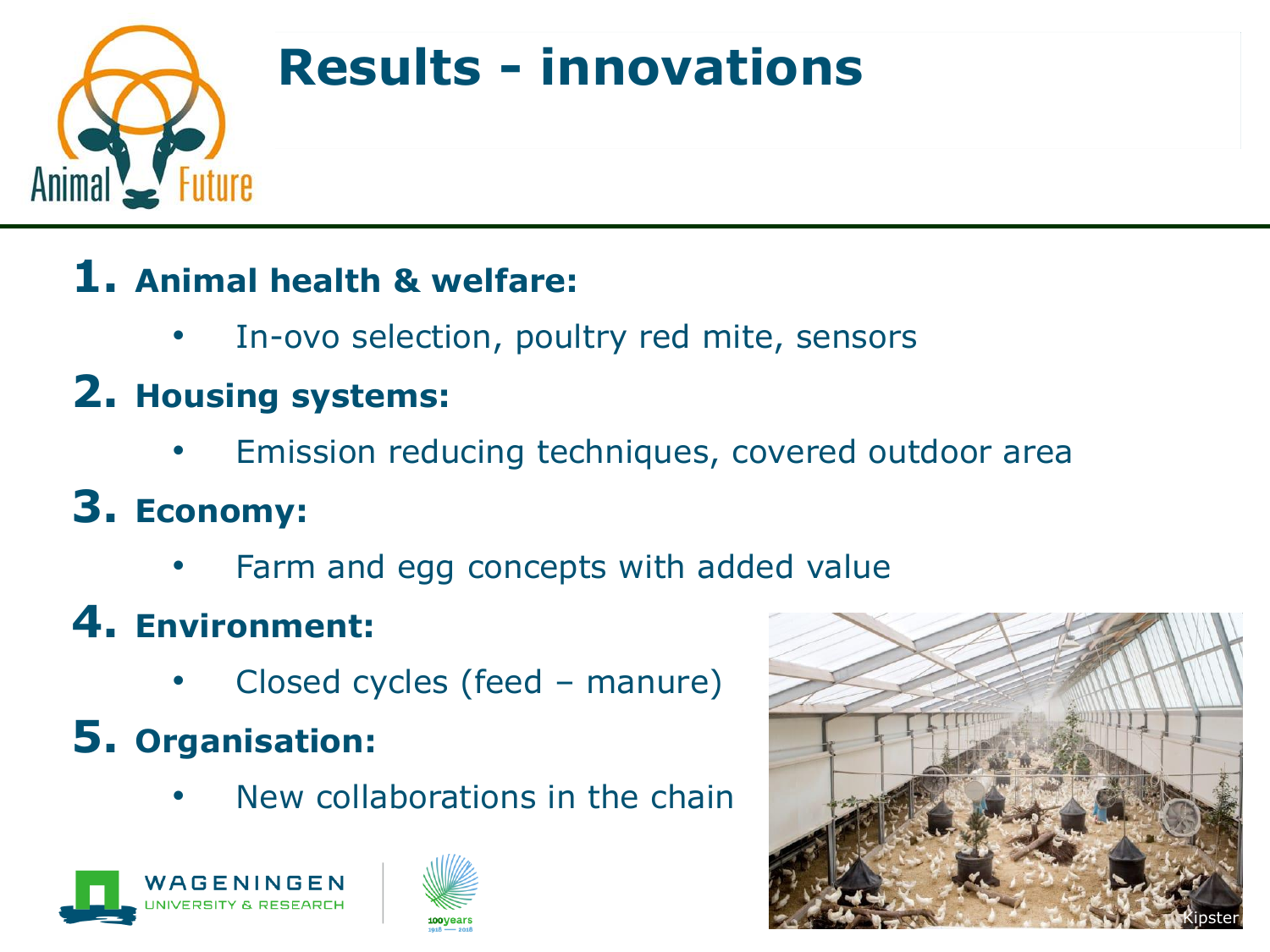

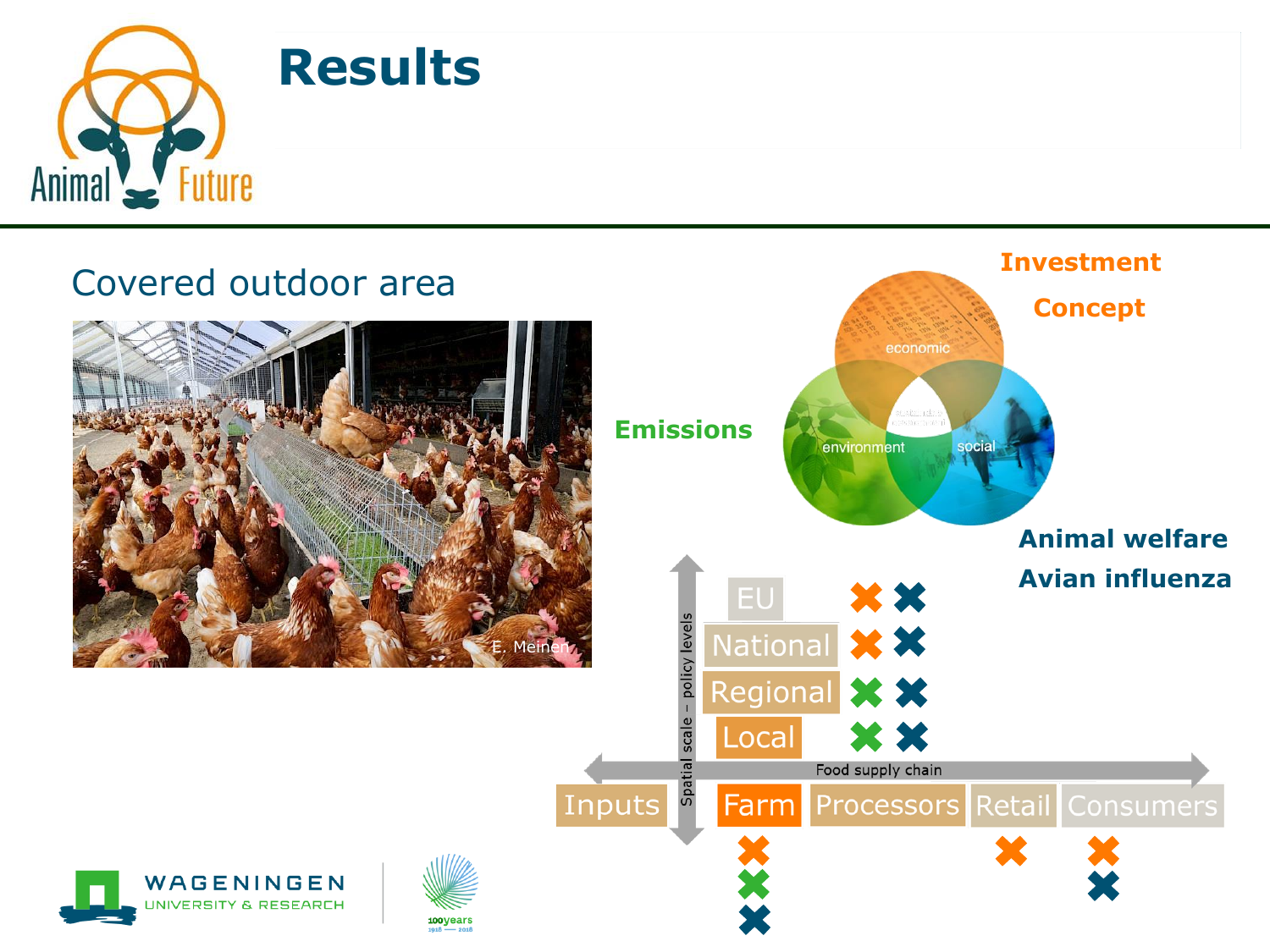

### **Discussion & conclusion**

■ Context dependency **E** Next steps – modelling



- **The impact of innovations need to be assessed across** scales and dimensions
- Recognizing trade-offs and synergies